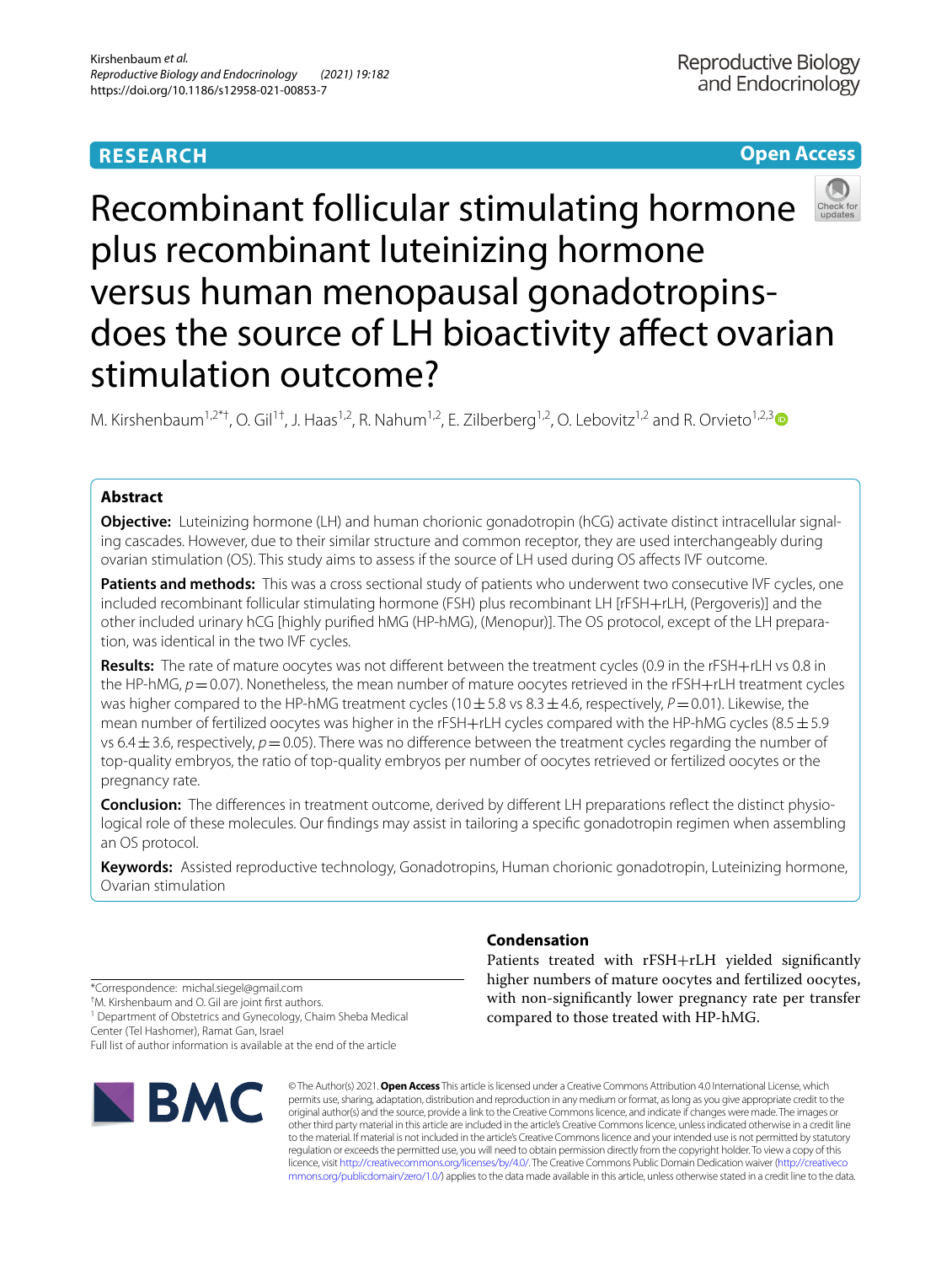### **Introduction**

Ovarian stimulation (OS) is a fundamental step in the process of artifcial reproductive technology (ART). Administration of exogenous gonadotropins enables the recruitment and development of multiple follicles, in order to yield an optimal number of mature oocytes. The action of both Follicular stimulating hormone (FSH) and luteinizing hormone (LH) is required for follicular growth [[1\]](#page-5-0). While FSH is the main regulator of follicular recruitment and genesis by stimulating granulosa cell proliferation and diferentiation, the beneft of LH treatment may be derived from its efect on the synthesis of follicular steroids. Moreover, LH exerts an antiapoptotic efect on granulosa cells and promotes a paracrine signaling involved in cell expansion and oocyte maturation during folliculogenesis [\[2](#page-5-1)].

The first available source of LH was produced from the urine of postmenopausal women, known as human menopausal gonadotropin (hMG), which contained a mixture of FSH, human chorionic gonadotropin (hCG) and LH in varying amounts [\[3](#page-5-2)]. Improvement in purifcation techniques enabled the development of highly purifed- hMG (HP-hMG) containing 1:1 ratio of FSH and LH bioactivity that is predominantly derived from hCG, since LH molecules are lost during the purifcation process. Another source of commercial gonadotropin is recombinant gonadotropin preparations. These include recombinant FSH (rFSH), rLH, rhCG and combined product of rFSH and rLH in a 2:1 ratio [\[4\]](#page-5-3).

hCG and LH are structurally similar molecules, composed of two heterodimeric glycoprotein subunits, a mutual alfa subunit and a distinct beta subunit, which difers in length, post-translational glycosylation and structure [[5\]](#page-5-4). Considering LH and hCG similar structure, their common receptor (LH/CGR) and data suggesting that hCG has a role throughout the menstrual cycle, they are currently used interchangeably in ART protocols to drive OS. Nonetheless, in vitro studies revealed specifc bioactivity efects of LH and hCG, which difer by triggering separate intracellular signaling cascades. LH binding to the LH/CG receptor results in a more potent activation of the proliferative and anti-apoptotic pathways, whereas hCG has a higher potency for activation of the steroidogenic pathways [[5–](#page-5-4)[7\]](#page-5-5).

Although the physiologic role of LH during the follicular phase of natural cycle is unequivocal, the importance of exogenous preparations with LH bioactivity during OS in normo-gonadotrophic women is of great debate. Previous randomized controlled trials and meta-analysis have demonstrated the beneft of adding diferent LH bioactivity preparations to FSH during OS, compared to FSH treatment only. Treatment with HP-hMG resulted in higher proportion of top- quality embryos developed, compared with rFSH. Moreover, at the end of stimulation, higher estradiol and lower progesterone levels were measured in the HP-hMG cycles compared with the rFSH cycles. A trend towards higher ongoing pregnancy rate and live birth rate was observed in the fresh HP-hMG cycles versus rFSH alone [[8–](#page-5-6)[10](#page-5-7)]. A systemic review assessing the role of rLH supplementation in OS in specifc subgroups of patients demonstrated its beneft in women with normal ovarian reserve parameters and a hypo-response to OS and in women 36–39years of age [[11\]](#page-5-8). The superiority of HP-hMG or the combination of rLH with rFSH over rFSH alone during OS is thought to be attributed to the LH activity, which induces differences in the synthesis of follicular steroids, impacts oocyte maturation and improves embryo quality and endometrial receptivity [[1,](#page-5-0) [12,](#page-5-9) [13](#page-5-10)].

In clinical practice, it is essential to consider all aspects when choosing the most appropriate gonadotropin therapy for OS. Since hCG and LH activate diferent physiological events, diferent commercially available LH preparation (hMG and rFSH+rLH) may afect the stimulation characteristics and consequently impact clinical outcomes. Nonetheless, rLH and hMG are still considered equivalent in clinical terms and there are no specifc tools to guide the clinician in choosing the proper LH activity preparation for OS. A recent analysis which appraised prospective and retrospective studies comparing hMG and rFSH+rLH concluded that there is insufficient evidence to form any certain conclusions in favor of a particular source of preparation containing LH activity [[14\]](#page-5-11).

The current study was designed to compare OS outcome of two commercially available preparations with diferent source of LH bioactivity: rFSH+rLH in a fxed 2:1 ratio (Pergoveris®, Merck, Darmstadt, Germany) and HP-hMG, containing urinary FSH and LH activity provided by hCG in a fixed 1:1 ratio (Menopur<sup>®</sup>, Ferring pharmaceuticals).

### **Patients and methods**

We reviewed the computerized fles of all consecutive women admitted to our IVF unit at the Sheba Medical Centre between March 2019 and March 2021. Inclusion criteria included patients who underwent two consecutive IVF cycles using the fexible multiple dose GnRH antagonist, where one cycle included r-FSH and r-LH in a 2:1 ratio (Pergoveris) and the other included urinary hCG, HP-hMG, (Menopur).

OS was started on cycle day 2–3, and was monitored by ultrasound and estradiol and progesterone levels from stimulation day 5 onwards. Once a leading follicle reached 13–14mm, and/or the estradiol levels exceeded 400pg/ml, co-treatment with GnRH antagonist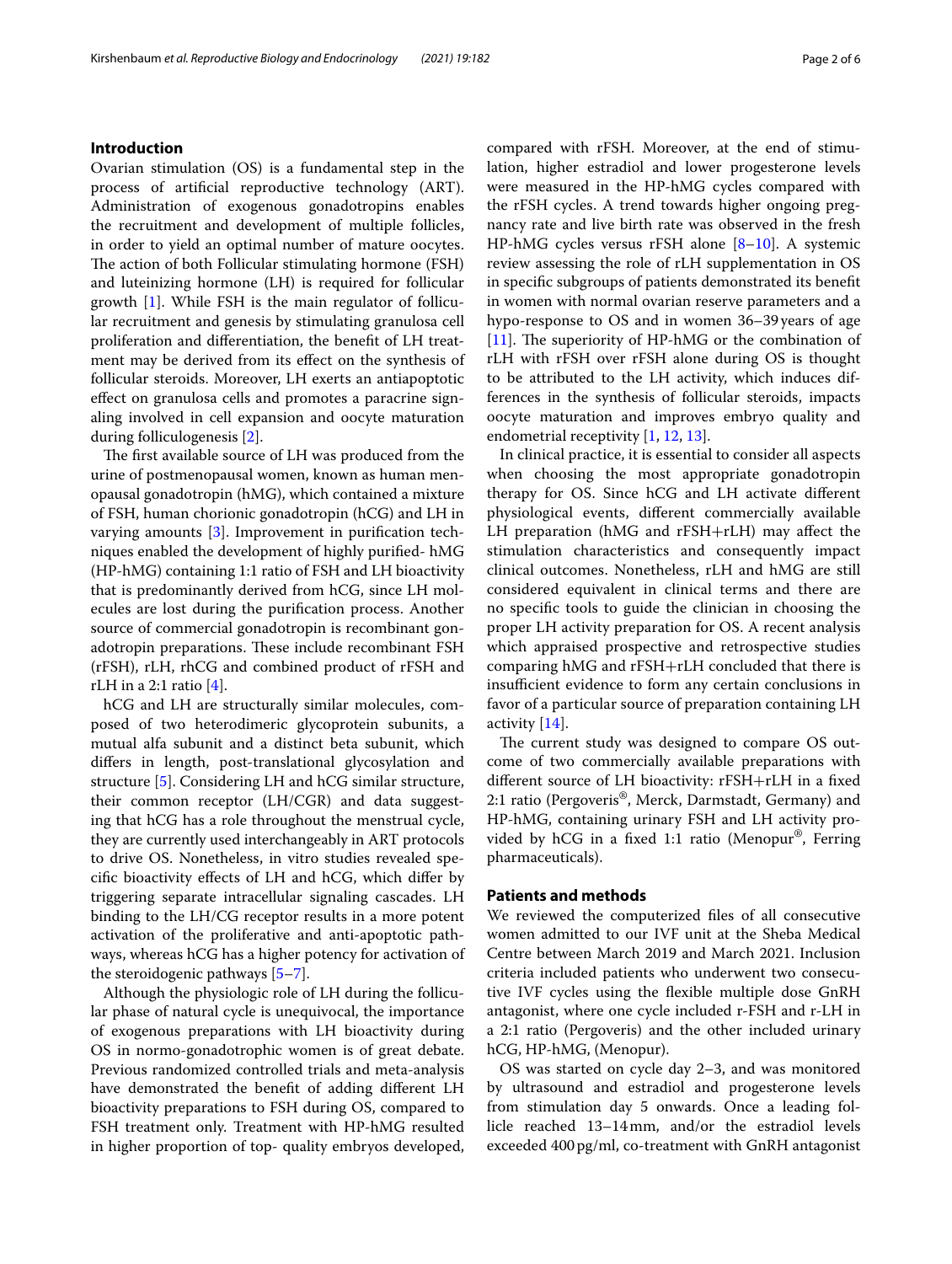was started. When the ovarian response was adequate, defned as at least three follicles measured above 17mm, a trigger for ovulation was administered using hCG, GnRH agonist or both. Routine IVF or intra-cytoplasmic sperm injection (ICSI) were performed as accepted.

The initial gonadotropin dosage and the medication for ovulation trigger were determined by the treating physician and according to the patients' clinical characteristics, ovarian reserve tests and the indication for fertility treatment. The elimination of bias in this selection, for the purposes of this study, was achieved by including only patients using the same initial FSH dosage and the same ovulation trigger and mode of fertilization during the two consecutive treatment cycles. The time period between the two cycles was up to 3 months.

Data regarding patients' demographic and clinical characteristics and the response to OS and IVF treatment related variables were collected from the computerized clinical fles. Primary outcome measure was the rate of mature oocytes retrieved. Secondary outcome measures were the duration of stimulation, total dosage of gonadotropin used, number of mature and fertilized oocytes, number of top-quality embryos, defned as embryos with  $\geq$ 7 blastomeres and<10% fragmentation on day-3 and pregnancy rate defned as positive beta-hCG test performed 2 weeks after an embryo transfer.

Statistical analysis was performed using the Statistical Package of Social Science version 27 (IBM Corp., USA). Categorical variables are presented as number of cases and percentage. Continuous data are presented as mean and standard deviation or median and inter-quartile range depending on normality test, as appropriate. Comparison of categorical variables were analyzed by Mcnemar's test, and continuous variables by paired Students' t-test, as appropriate. A two tailed  $p$ -value of  $< 0.05$  was considered statistically signifcant.

Sample size calculation was based on a recent analysis comparing HMG and recombinant FSH plus LH during IVF cycles [[14](#page-5-11)], using the rate of mature oocytes per cycle as the primary end point. Based on the expected diference of 7.2% between the rate of mature oocytes in the diferent treatment cycles, and a standard deviation of 19.9 in the rFSH+rLH treatment cycles and 16.2 in the HP-hMG treatment cycles, 53 patients were required to detect a signifcant diference with 80% power and 5% type 1 error.

The study was approved by the institutional review board of Sheba medical center (SMC-19-6610).

#### **Results**

The study included 53 patients who underwent two consecutive IVF cycles, each with a diferent LH activity preparation, one included rLH and the other HP-hMG. Demographic and basic clinical characteristics are pre-sented in Table [1](#page-2-0). In 18 (35.8%) patients, the first cycle included rFSH+rLH treatment, which was converted to HP-hMG in the second, consecutive cycle.

The stimulation characteristics of the two cycles are presented in Table [2.](#page-3-0) There were no differences regarding the duration of stimulation or the total dose of FSH needed for stimulation between the two treatment cycles. As expected, the dose of LH in the treatment cycles including rFSH+rLH was signifcantly lower compared with the HP-hMG treatment cycles, due to the content of the medication which contains rFSH and rLH in a 2:1 ratio.

Estradiol levels at the day of ovulation trigger were comparable between the two groups. Nonetheless, the progesterone levels at the trigger day were signifcantly higher in the rFSH+rLH cycles compared with the HPhMG cycles  $(2.5 \pm 1.4 \text{ nmol/L}$  vs  $2.1 \pm 1 \text{ nmol/L}$  respectively,  $p < 0.01$ ).

The rate of mature oocyte did not differ between the groups (0.9 in the rFSH+rLH cycles vs 0.8 in the HPhMG cycles,  $p=0.07$ ). Nonetheless, the mean number of mature oocytes retrieved in the rFSH+rLH treatment cycles was signifcantly higher compared to the HPhMG treatment cycles  $(10 \pm 5.8 \text{ vs } 8.3 \pm 4.6, \text{ respectively})$ tively,  $P=0.01$ ). Likewise, the mean number of fertilized

<span id="page-2-0"></span>**Table 1** Basic characteristics of the study cohort and fertility treatment

|                                  | $n = 53$       |
|----------------------------------|----------------|
| Age                              | $34.5 \pm 5.5$ |
| <b>BMI</b>                       | $22.7 \pm 5.9$ |
| <b>FSH</b>                       | 7.4(6,9)       |
| LН                               | 4.7(3,7)       |
| FSH to LH                        | $1.7 \pm 0.8$  |
| Infertility treatment indication |                |
| Fertility preservation           | 21 (39.6)      |
| Poor ovarian reserve             | 3(5.6)         |
| PGT                              | 14(26.4)       |
| Male factor                      | 7(13.2)        |
| Tubal factor                     | 2(3.7)         |
| Unexplained                      | 4(7.5)         |
| Other                            | 2(3.7)         |
| Final follicular maturation      |                |
| hCG                              | 7(13.2)        |
| GnRH agonist                     | 32(60.3)       |
| Dual trigger <sup>a</sup>        | 14(26.4)       |
| Pergoveris first cycle           | 18 (35.8)      |
|                                  |                |

Data are presented as mean $\pm$  SD, median (intra-quartile range) or numbers and percentage

<sup>a</sup> Dual trigger- hCG + GnRH agonist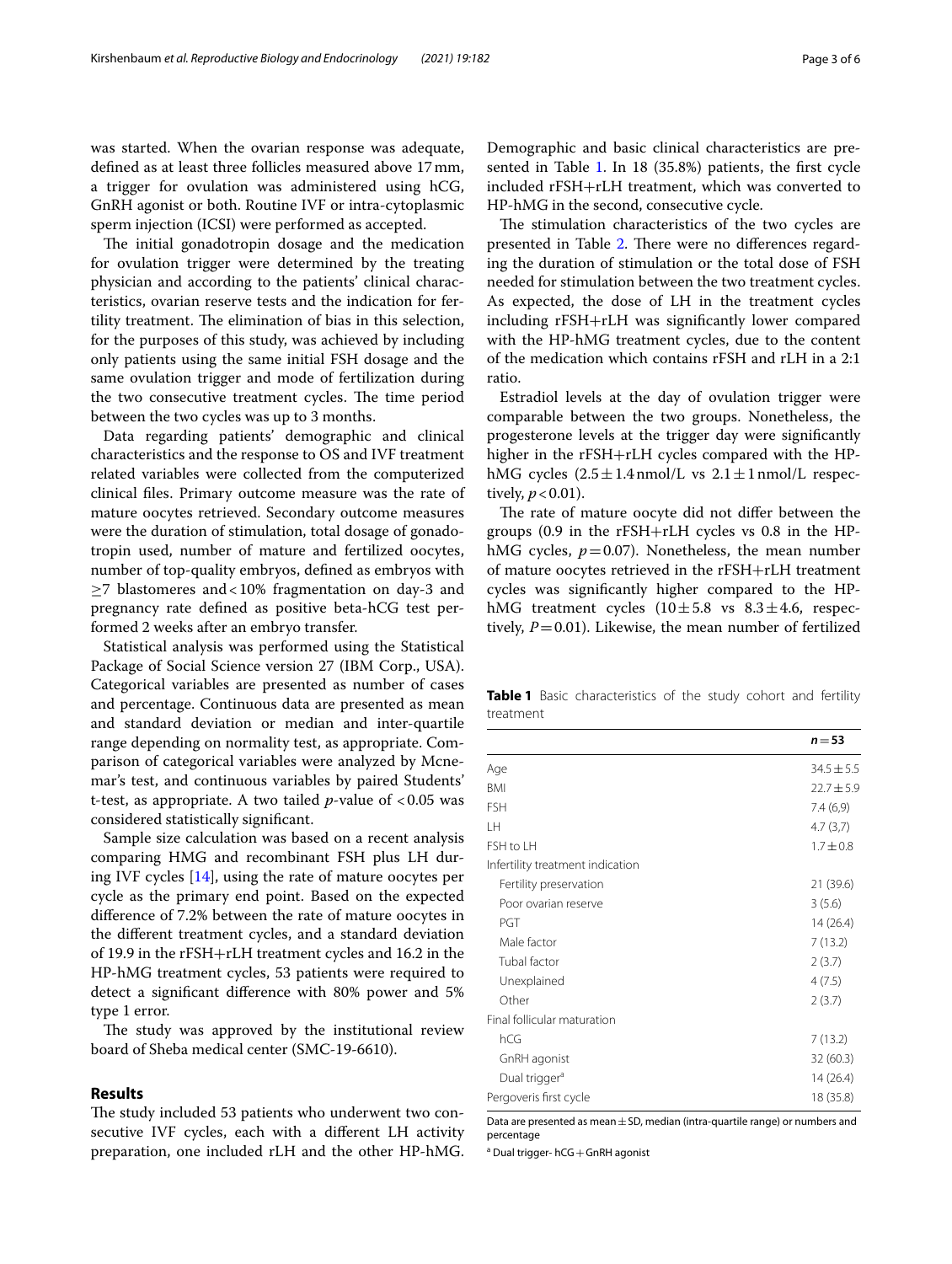|                                            | <b>MENOPUR</b>  | <b>PERGOVERIS</b> | P value |
|--------------------------------------------|-----------------|-------------------|---------|
| Days of stimulation                        | $10.2 \pm 1.6$  | $10.4 \pm 1.4$    | 0.5     |
| <b>Total FSH</b>                           | $3210 \pm 1484$ | $3169 \pm 1448$   | 0.7     |
| <b>Total LH</b>                            | $2498 \pm 1617$ | $1243 \pm 775$    | < 0.01  |
| E2 level on trigger day (pmol/L)           | $7191 \pm 4078$ | $8129 \pm 5330$   | 0.1     |
| P level on trigger day (nmol/L)            | $2.1 \pm 1$     | $2.5 \pm 1.4$     | 0.01    |
| Endometrial thickness on trigger day (mm)  | $9.7 \pm 2.8$   | $9.7 \pm 2.3$     | 0.4     |
| Number of follicles > 13 mm on trigger day | $9.3 \pm 4.4$   | $11.5 \pm 6.7$    | 0.03    |
| Number of oocytes                          | $10.4 \pm 5.5$  | $11.5 \pm 6.1$    | 0.12    |
| Number of M2 oocytes                       | $8.3 \pm 4.6$   | $10 \pm 5.8$      | 0.01    |
| Rate of M2 oocytes                         | $0.8 \pm 0.2$   | $0.9 \pm 0.13$    | 0.07    |
| Number of 2 PN                             | $6.4 \pm 3.6$   | $8.5 \pm 5.9$     | 0.05    |
| Number of top-quality embryos (day 3)      | $3.4 \pm 3$     | $4.0 \pm 3$       | 0.2     |
| Rate of top-quality embryos (TOP/oocyte)   | $0.3 \pm 0.2$   | $0.3 \pm 0.2$     | 0.9     |
| Rate of top-quality embryos (TOP/2PN)      | $0.5 \pm 0.3$   | $0.5 \pm 0.3$     | 0.7     |

#### <span id="page-3-0"></span>**Table 2** Ovarian stimulation outcome

Data are presented as mean  $\pm$  SD

**PN** Pronucle

oocytes was signifcantly higher in the rFSH+rLH cycles compared with the HP-hMG cycles  $(8.5 \pm 5.9 \text{ vs } 6.4 \pm 3.6,$ respectively,  $p=0.05$ ).

There was no difference between the treatment cycles regarding the number of top-quality embryos nor the ratio of top-quality embryos to the number of oocytes retrieved or fertilized oocytes (Table [2\)](#page-3-0). The pregnancy rate per fresh transfer was higher among the HPhMG treatment cycles (4/14, 29%) compared with the rFSH+rLH cycles (2/14, 15%), although this diference did not reach statistical significance  $(p=0.3)$ .

#### **Discussion**

In the present study, we compared the OS outcomes of two LH activity preparations- recombinant LH and HPhMG, in which the LH activity is derived mostly from hCG. Patients treated with rFSH+rLH yielded signifcantly higher numbers of mature oocytes and fertilized oocytes, with non-signifcantly lower pregnancy rate per transfer (15% vs 29%, respectively.  $P=0.3$ ), compared to those treated with HP-hMG.

LH and hCG are heterodimeric glycoprotein hormones sharing approximately 85% structural identity. Both of them bind to a mutual LH/choriogonadotropin receptor (LH/CGR), a G protein-coupled receptor with an extracellular binding domain to which LH and hCG bind in distinct, specific regions. The distinct molecular structure of the beta-LH and beta-hCG subunits results in different conformational changes of the LH/CGR, leading to activation of different intracellular cascades  $[5]$  $[5]$ . The post receptor, intra-cellular reactions, include an activation of adenylate cyclase, which increases the intracellular pool

of cAMP and results in steroidogenesis, and an extracellular signal-regulated protein kinases 1 and 2 (ERK1/2) and AKT, with putative roles in cell proliferation, differentiation and survival [[7](#page-5-5)]. In vitro studies found that hCG is fve times more potent than LH with respect of cAMP production and steroidogenesis pathway, while LH strongly activates ERK1/2 and AKT pathways, thus induces proliferation and anti-apoptotic effect  $[6, 15]$  $[6, 15]$  $[6, 15]$  $[6, 15]$ . Although in vitro models provided the evidence of hormone- specifc actions, whether they infuence diferently on in vivo OS response remains unclear and published evidence of the diference between rLH and hCG during OS is surprisingly scarce.

The main findings of our study were higher number of mature oocytes retrieved and higher number of oocytes fertilized in the rFSH+rLH compared with the HP-hMG treatment cycles. These differences confirm that rLH and hCG poses diferent infuences also in vivo during OS cycles. The higher number of mature oocytes may be due to the synergistic efect of FSH and LH on follicular growth, proliferation and maturation. Moreover, the addition of LH shifts granulosa cells from proapoptotic to proliferative pathways, in contrast to hCG which has proapoptotic efect mediated by relatively higher intracellular cAMP concentrations [[16,](#page-5-14) [17](#page-5-15)]. Gomez-Palomares et al. evaluated the OS outcomes in women over 38years old supplemented with rFSH+rLH or hMG [\[18\]](#page-5-16). Similar to our results, they found a higher rate of mature oocytes in the group treated with rFSH+rLH. Pacchiarotti et al. in their randomized controlled trial comparing rFSH+rLH with hMG, also found higher number of oocytes retrieved and higher number of mature oocytes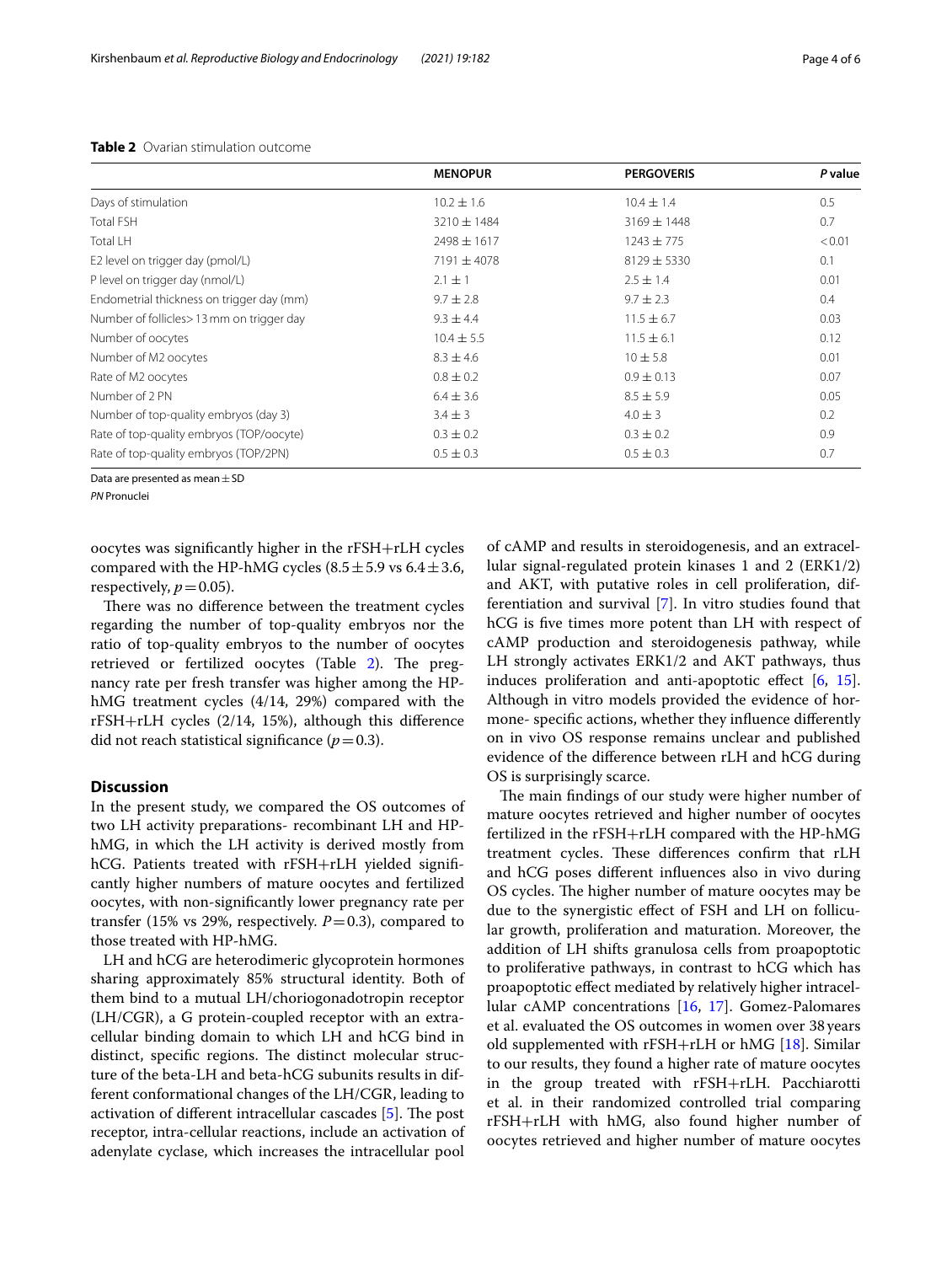in the rFSH+rLH cycles, although the rate of matured oocytes per overall oocytes yield was higher in the hMG cycles [\[19\]](#page-5-17). Unlike our study, that included down regulation by GnRH antagonist, Pacchiarotti et al. used the long GnRH agonist down regulation protocol, which may infuence diferently the initial follicular reaction to rLH or hCG.

When comparing the IVF treatment outcomes of rFSH+rLH to HP-hMG, we must also consider the differences in the type of FSH molecules, which may be related to the variation observed between the two treatments. The higher mature oocytes yield demonstrated in the rFSH+rLH treatment cycles, may be derived from the greater efectiveness of the rFSH isoform compared with urinary FSH, rather than from the effect induced by rLH, as it is well-established that rFSH leads to higher follicular recruitment compared with HP-hMG [[1,](#page-5-0) [8](#page-5-6), [20](#page-5-18)].

Another interesting fnding of our study was higher progesterone levels in the rFSH+rLH cycles compared with the HP-hMG cycles. This finding might be explained by the higher number of follicles in the rFSH+rLH treatment cycles. However, we must also consider the diferent effect of rLH and hCG on the steroidogenesis process, as an alternative explanation for the diferent endocrine profle. Previous studies comparing progesterone levels following OS with rFSH or HP-hMG have revealed similar fndings; rFSH stimulation alone was associated with higher progesterone levels at the end of stimulation, even after adjusting for ovarian response [\[1](#page-5-0), [8](#page-5-6), [21](#page-5-19), [22](#page-5-20)]. In accordance to our study, a study by Sebag-Peyrelecade et al. which compared the progesterone levels of rFSH+rLH treatment with those of hMG treatment, revealed that supplementation of rLH was not sufficient to decrease the progesterone levels to those observed in the hMG treatment cycles, unrelated to the degree of ovarian response  $[21]$  $[21]$ . Therefore, we may deduce that the lower progesterone levels measured in the hMG cycles are attributed to the hCG content.

In the present study, we did not fnd any diferences regarding the rate of mature oocytes nor the number of top-quality embryos between the rFSH+rLH and HPhMG treatments, despite of the initial higher number of fertilized oocytes in the rFSH+LH treatment cycles. This observation suggests that although rFSH+rLH is more potent in follicular genesis and oocytes yield, HP-hMG may favor embryonal maturation. In accordance with our fndings, previous studies that compared the use ofHPhMG vs rFSH, such as the MERiT and the MEGASET trials, have found that HP-hMG results in higher proportion of top-quality embryos [\[8](#page-5-6), [20\]](#page-5-18).

Of note, although not statistically signifcant, the pregnancy rate per fresh transfer was higher among the HP-hMG treatment cycles compared to the rFSH+rLH cycles. This difference in pregnancy rate may be a consequence of the higher progesterone levels during the rFSH+rLH cycles, which negatively infuence the endometrial receptivity and the essential synchronization between the embryo and the endometrium. Nonetheless, because the present study is not sufficiently powered to detect diferences in pregnancy rate, this data should be viewed with caution.

A major strength of our study is that we compared the diferent LH activity preparations in the same cohort of patients. The fact that all women that participated in our study had two consecutive treatment cycles using rFSH+rLH in one cycle and hMG in the other, helps to eliminate multiple bias factors and to attribute the study results to the diferent treatment preparations.

A limitation of our study is the lack of data regarding cumulative clinical pregnancy or live birth rates. Nonetheless, one may say that when the question of investigation is the efect of LH activity products on OS, the primary outcome has to be the frst measurable parameter of gonadotropin infuence, i.e., the ovarian response. Moreover, the majority of our study cohort comprised of patients who underwent IVF treatment for social fertility preservation. In this section of patients, we are most interested in achieving an optimal number of mature oocytes.

In conclusion, our study suggests that gonadotropins preparations have diferent infuence on OS outcome, proving the necessity of tailoring a specifc gonadotropin regimen when assembling a treatment protocol. rFSH+rLH resulted in higher number of matured oocytes and fertilized oocytes, while the lack of difference regarding the number of top-quality embryos between the preparations might suggest an encouraging effect of hMG on oocytes and embryo quality. These treatment characteristics, derived by diferent LH preparation, refect the physiological role of these molecules as previously indicated by in vitro data. Further large follow up studies addressing the question whether rLH should be uniformly used in all IVF cycles or only selectively are required.

#### **Abbreviations**

ART: Artifcial reproductive technology; FSH: Follicular stimulating hormone; hCG: Human chorionic gonadotropin; hMG: human menopausal gonadotropin; HP-hMG: highly purifed- hMG; ICSI: Intra-cytoplasmic sperm injection; IVF: In-vitro fertilization; LH: Luteinizing hormone; OPU: Ovum pick-up; OS: Ovarian stimulation; rFSH: Recombinant FSH.

#### **Acknowledgements**

This study is part of a MD thesis submitted by OG to the Hebrew University-Hadassah Medical School, Jerusalem, Israel.

#### **Authors' contributions**

M. K.- Study design, data collection, data analysis and interpretation of data. Manuscript writing. O. G.- Study design, data collection, revising manuscript.